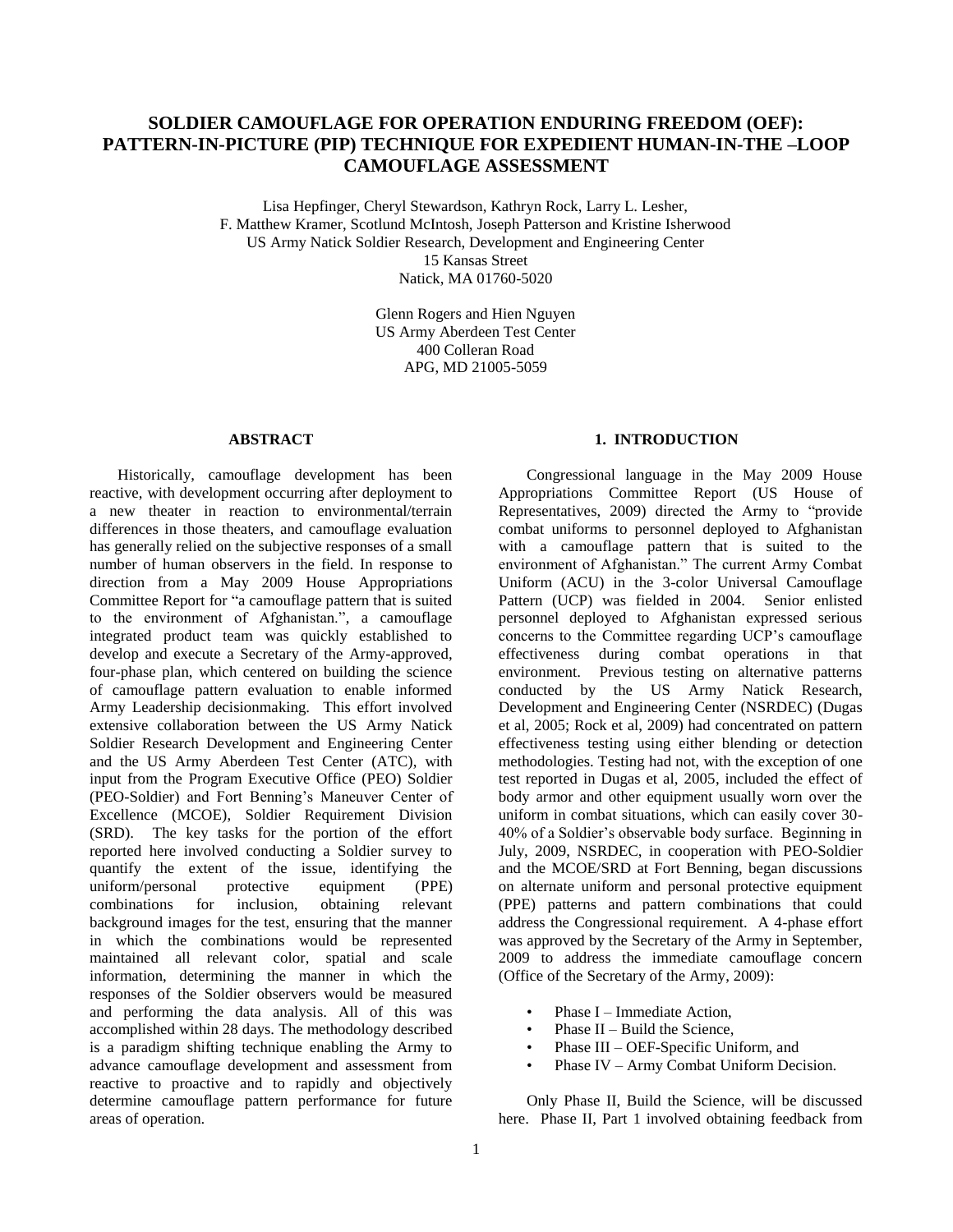| <b>Report Documentation Page</b> | Form Approved<br>OMB No. 0704-0188 |
|----------------------------------|------------------------------------|
|----------------------------------|------------------------------------|

Public reporting burden for the collection of information is estimated to average 1 hour per response, including the time for reviewing instructions, searching existing data sources, gathering and maintaining the data needed, and completing and reviewing the collection of information. Send comments regarding this burden estimate or any other aspect of this collection of information, including suggestions for reducing this burden, to Washington Headquarters Services, Directorate for Information Operations and Reports, 1215 Jefferson Davis Highway, Suite 1204, Arlington VA 22202-4302. Respondents should be aware that notwithstanding any other provision of law, no person shall be subject to a penalty for failing to comply with a collection of information if it does not display a currently valid OMB control number.

| <b>1. REPORT DATE</b><br><b>DEC 2010</b>                                                                                                                                      | 2. REPORT TYPE                                     | <b>3. DATES COVERED</b><br>00-00-2010 to 00-00-2010 |  |  |
|-------------------------------------------------------------------------------------------------------------------------------------------------------------------------------|----------------------------------------------------|-----------------------------------------------------|--|--|
| <b>4. TITLE AND SUBTITLE</b>                                                                                                                                                  |                                                    | <b>5a. CONTRACT NUMBER</b>                          |  |  |
| <b>Soldier Camouflage for Operation Enduring Freedom (OEF):</b><br>Pattern-in-Picture (PIP) Technique for Expredient Human-in-the-Loop                                        |                                                    | <b>5b. GRANT NUMBER</b>                             |  |  |
| <b>Camouflage Assessment</b>                                                                                                                                                  | 5c. PROGRAM ELEMENT NUMBER                         |                                                     |  |  |
| 6. AUTHOR(S)                                                                                                                                                                  |                                                    | <b>5d. PROJECT NUMBER</b>                           |  |  |
|                                                                                                                                                                               |                                                    | <b>5e. TASK NUMBER</b>                              |  |  |
|                                                                                                                                                                               |                                                    | <b>5f. WORK UNIT NUMBER</b>                         |  |  |
| 7. PERFORMING ORGANIZATION NAME(S) AND ADDRESS(ES)<br><b>US Army Natick Soldier Research, Development and Engineering</b><br>Center, 15 Kansas Street, Natick, MA, 01760-5020 | 8. PERFORMING ORGANIZATION<br><b>REPORT NUMBER</b> |                                                     |  |  |
| 9. SPONSORING/MONITORING AGENCY NAME(S) AND ADDRESS(ES)                                                                                                                       |                                                    | 10. SPONSOR/MONITOR'S ACRONYM(S)                    |  |  |
|                                                                                                                                                                               |                                                    | <b>11. SPONSOR/MONITOR'S REPORT</b><br>NUMBER(S)    |  |  |
|                                                                                                                                                                               |                                                    |                                                     |  |  |

12. DISTRIBUTION/AVAILABILITY STATEMENT

**Approved for public release; distribution unlimited**

## 13. SUPPLEMENTARY NOTES

**To be presented at the 27th Army Science Conference, JW Marriott Grande Lakes, Orlando, Florida, November 29 - December 2, 2010**

## 14. ABSTRACT

**Historically, camouflage development has been reactive, with development occurring after deployment to a new theater in reaction to environmental/terrain differences in those theaters, and camouflage evaluation has generally relied on the subjective responses of a small number of human observers in the field. In response to direction from a May 2009 House Appropriations Committee Report for ?a camouflage pattern that is suited to the environment of Afghanistan.?, a camouflage integrated product team was quickly established to develop and execute a Secretary of the Army-approved, four-phase plan, which centered on building the science of camouflage pattern evaluation to enable informed Army Leadership decisionmaking. This effort involved extensive collaboration between the US Army Natick Soldier Research Development and Engineering Center and the US Army Aberdeen Test Center (ATC), with input from the Program Executive Office (PEO) Soldier (PEO-Soldier) and Fort Benning " Maneuver Center of Excellence (MCOE), Soldier Requirement Division (SRD). The key tasks for the portion of the effort reported here involved conducting a Soldier survey to quantify the extent of the issue, identifying the uniform/personal protective equipment (PPE) combinations for inclusion, obtaining relevant background images for the test, ensuring that the manner in which the combinations would be represented maintained all relevant color, spatial and scale information, determining the manner in which the responses of the Soldier observers would be measured and performing the data analysis. All of this was accomplished within 28 days. The methodology described is a paradigm shifting technique enabling the Army to advance camouflage development and assessment from reactive to proactive and to rapidly and objectively determine camouflage pattern performance for future areas of operation.**

15. SUBJECT TERMS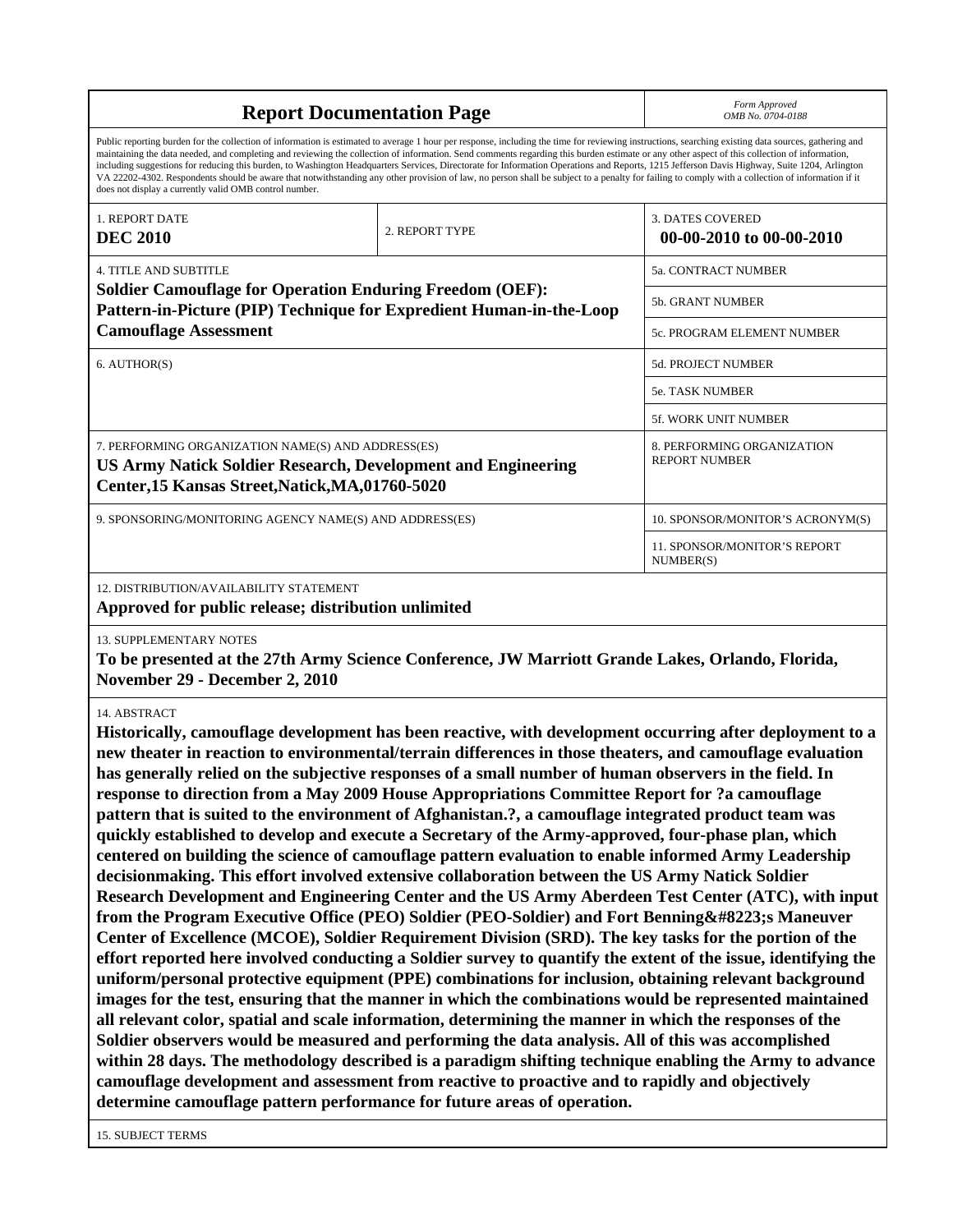| 16. SECURITY CLASSIFICATION OF: |                             |                              | 17. LIMITATION OF              | 18. NUMBER | 19a. NAME OF              |
|---------------------------------|-----------------------------|------------------------------|--------------------------------|------------|---------------------------|
|                                 |                             |                              | ABSTRACT                       | OF PAGES   | <b>RESPONSIBLE PERSON</b> |
| a. REPORT<br>unclassified       | b. ABSTRACT<br>unclassified | c. THIS PAGE<br>unclassified | Same as<br><b>Report (SAR)</b> |            |                           |

**Standard Form 298 (Rev. 8-98)**<br>Prescribed by ANSI Std Z39-18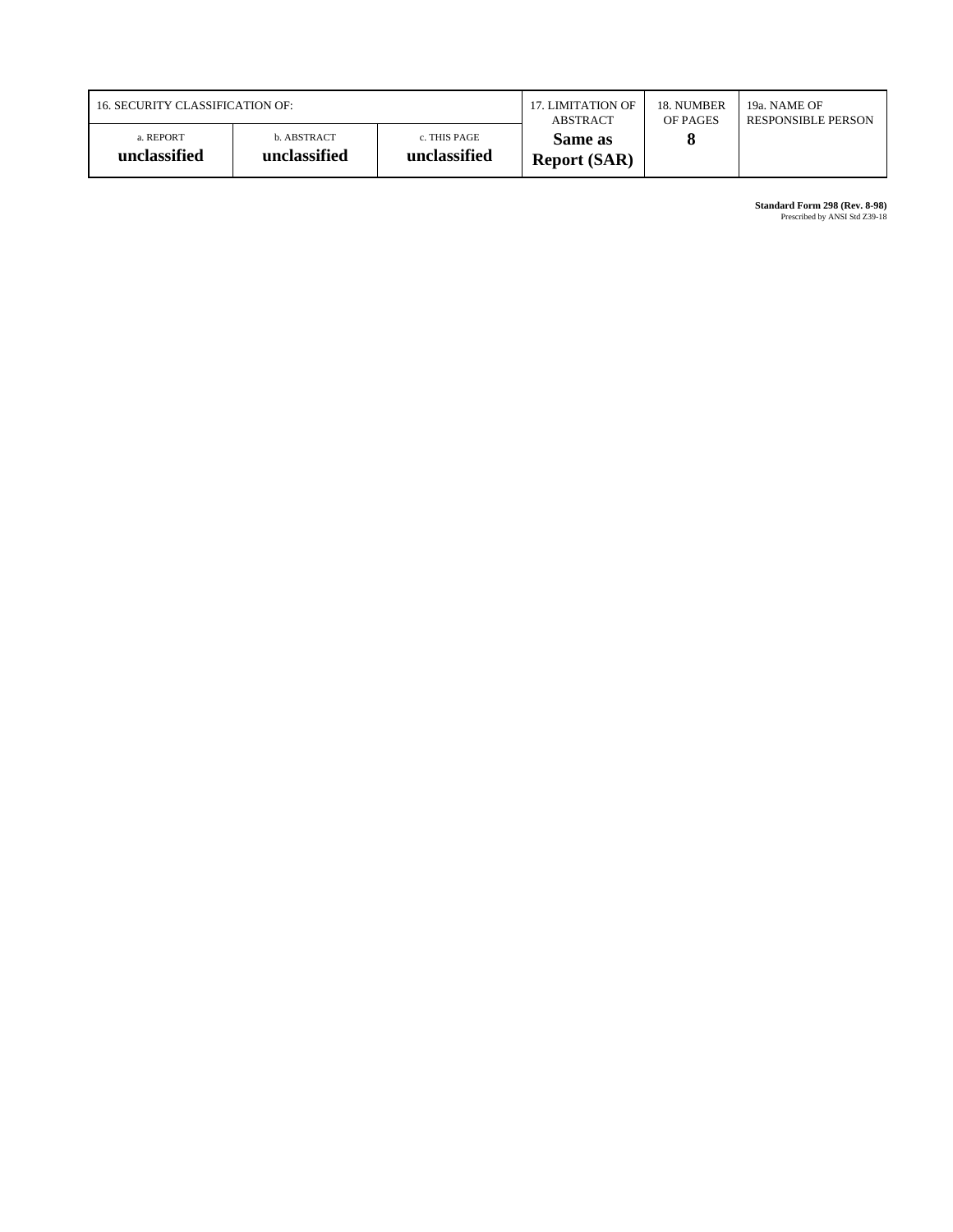Soldiers previously deployed to Operation Enduring Freedom (OEF). The purpose of this feedback was to identify the Soldier"s perceptions of the OEF camouflage challenge. Phase II, Part 2 involved evaluating alternate uniform and PPE pattern combinations via a computerized Pattern-in-Picture (PIP) evaluation to inform a down-selection process (Hepfinger et al, 2010). Phase II, Part 3 consisted of capturing images of the final uniform/PPE combinations in relevant Afghanistan environments and will be reported elsewhere (personal communication, Kathryn Rock, 2010). Details of parts 1 and 2 follow.

# **2. PHASE II, PART 1: PROBLEM DEFINITION SURVEY**

A survey was developed to validate that there was a problem, as perceived by the user community, with camouflage in Afghanistan. Therefore, Soldiers recently returned from OEF completed a survey related to the region of their OEF deployment, the type of missions they performed and the effectiveness of the UCP camouflage. Surveys were collected at Ft McCoy (n=191), Ft Bragg (219), Ft Campbell (385), Ft Lewis (98) and Ft Hood (1120) over the late August-early September 2009 timeframe. A total of 2,320 surveys were collected. Seventy-four surveys were dropped because they contained very little data for site by region, and an additional 203 were dropped because they did not wear the UCP uniform. Therefore, the following data is reported on 2,043 surveys.

Soldiers had been deployed to the eastern (1598) or southern region (445) of Afghanistan with deployments occurring during all four seasons. The most common mission sets in the east included one or more of the following: mountains (62%), villages (42%), rocky deserts (17%) and croplands (14%). The most common mission sets in the south included one or more of the following: villages (60%), sandy deserts (36%), rocky deserts (29%) and croplands (28%).

Overall, the importance of camouflage was rated lowest in villages, urban centers and oasis / palm groves and above 'Moderately Important' in croplands, woodlands, mountains, rocky deserts and sandy deserts. The effectiveness of the UCP in different environments was rated between 'Not at All' and 'Slightly Effective' in all regions except mountains in the east, where it was rated 'Slightly Effective' (Figure 1).

The Soldiers rated the importance of camouflage to the success of the mission type using a scale "Not At All Important' (0) to 'Extremely Important' (4) for the following mission types: Sniper Position, Dismounted Patrol For A High Value Target, Establish/Maintain An

Observation Post, Area Recon, Search & Destroy Mission, Route Recon, Dismounted Patrol (Humanitarian), Re-Supply and FOB/COP Security. Most respondents felt that camouflage was at least "Moderately Important' for most mission types, with perimeter security and re-supply rating the lowest.

Table 1 shows the Soldiers' camouflage effectiveness ratings of both the UCP that they wore and how they felt other camouflage patterns might have performed in theater. This was rated using the scale "Not At All Effective' (0) to 'Extremely Effective' (4). A below "Slightly Effective" rating was given to the UCP in the south and east and the Battle Dress Uniform (BDU) in the East. MultiCam® and Desert MARPAT were rated the highest in both regions.



Table 1. Perceived Camouflage Pattern Effectiveness Ratings and Number of Responses

| $\ldots$                       |          |            |  |  |
|--------------------------------|----------|------------|--|--|
| Pattern                        | South    | East       |  |  |
| <b>UCP</b>                     | 0.8(439) | 0.9(1577)  |  |  |
| <b>BDU</b>                     | 0.6(391) | 1.3(1357)  |  |  |
| Desert Combat<br>Uniform (DCU) | 2.2(392) | 1.4(1335)  |  |  |
| <b>Desert MARPAT</b>           | 2.8(378) | 2.2(1297)  |  |  |
| <b>Woodland MARPAT</b>         | 1.1(368) | 1.8 (1289) |  |  |
| MultiCam <sup>®</sup>          | 2.6(370) | 2.8(1282)  |  |  |

When the Soldiers were asked to choose a single uniform to wear during their region-specific mission in Afghanistan, MultiCam® (south 43%, east 47%) and Desert MARPAT (south 39%, east 26%) were selected most frequently. Figure 2 is a graphic representation of Soldiers responses for all uniforms available in this question. The reasons they cited for pattern preferences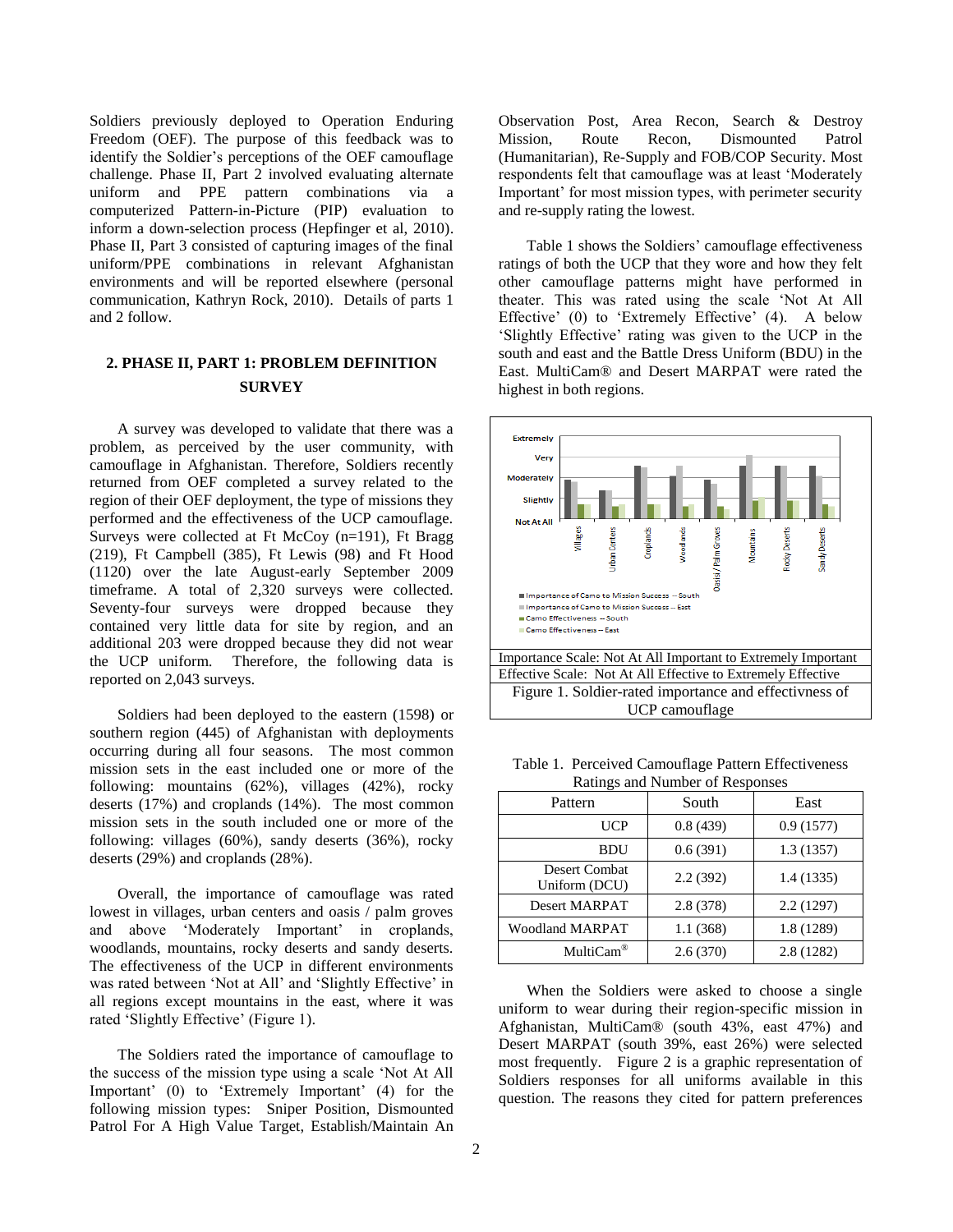are listed below in Table 2. Reasons are ranked by percent chosen.

Over 80% of the Soldiers indicated there are critical pieces of equipment that should have the same pattern as the new combat uniform. Table 3 shows responses and the percentage of Soldiers who picked the item. The top five pieces of equipment selected are very similar for the southern and eastern region except for the ECWCS III system. The top 5 for each region are highlighted in yellow.



In summary, the survey data clearly indicated that the importance of camouflage varied depending on terrain and mission. Soldiers perceived camouflage to be relatively important for certain missions and the current Army camouflage was perceived to be not as effective as desired. Using these survey responses, the terrain types perceived as having the highest importance of camouflage to mission success were selected for use in the PIP evaluation (Phase II, Part 2). These terrain types were mountainous, cropland/woodland, rocky desert, and sandy desert.

| Table 2. Soldier Responses Indicating Reason for |
|--------------------------------------------------|
| Preferred Camouflage Pattern, Ranked High to Low |
| $E$ roquanov                                     |

| Frequency                                                  |                                                               |  |  |
|------------------------------------------------------------|---------------------------------------------------------------|--|--|
| MultiCam® Rank $(n = 90)$                                  | <b>Desert MARPAT Rank</b><br>$(n = 65)$                       |  |  |
| Effective in multiple<br>environments within the<br>region | Has preferred colors for<br>the region                        |  |  |
| Offers good blending                                       | Offers good blending                                          |  |  |
| Has preferred colors for the                               | Offers good concealment                                       |  |  |
| region                                                     | at long range                                                 |  |  |
| Offers good concealment at<br>long range                   | Effective in multiple<br>environments within the<br>region    |  |  |
| Has right number of colors                                 | Has right number of                                           |  |  |
| for region                                                 | colors for region                                             |  |  |
| Effective over many                                        | Effective over many                                           |  |  |
| seasons within the region                                  | seasons within the region                                     |  |  |
| Has preferred pattern for                                  | Has preferred pattern for                                     |  |  |
| the region                                                 | the region                                                    |  |  |
| Offers good concealment at                                 | Offers good concealment                                       |  |  |
| close range                                                | at close range                                                |  |  |
| Have seen its effectiveness<br>in theatre (in this region) | Have seen its<br>effectiveness in theatre<br>(in this region) |  |  |
| Have seen its effectiveness                                | Have seen its                                                 |  |  |
| in theatre (outside this                                   | effectiveness in theatre                                      |  |  |
| region)                                                    | (outside this region)                                         |  |  |

| Table 4. Critical Equipment Pieces Identified by   |
|----------------------------------------------------|
| Soldiers that Should be in the Same Pattern as the |
| Uniform by Region                                  |

|                             | South            | East     |
|-----------------------------|------------------|----------|
| Body armor (IOTV)           | 86               | 76       |
| Plate carrier               | 33               | 34       |
| Magazine pouches            | 37               | 41       |
| Grenade pouches             | 17               | 16       |
| Improved first aid kit      | 21               | 21       |
| Helmet cover                | 82               | 78       |
| Knee and elbow pads         | 9                | 8        |
| <b>ECWCS III</b>            | 86               | 7        |
| Modular sleep system        | 5                | 6        |
| MOLLE hydration bladder kit | 16               | 11       |
| MOLLE rifleman set          | 18               | 15       |
| MOLLE field pack            | 16               | 12       |
| Drop leg panel              | < 1              | 7        |
| Magazine drop bag           | $\boldsymbol{0}$ | $\leq 1$ |
| Assault pack                | 47               | 45       |
| Rucksack                    | 30               | 24       |
| Name tapes                  | 8                | 14       |
| Patrol or boonie cap        | 28               | 24       |

# **3. PHASE II, PART 2: PATTERN-IN-PICTURE (PIP) EVALUATION**

During Phase II, Part 2, the PIP computerized evaluation was developed and executed in collaboration with PEO-Soldier, MCOE/SRD, and ATC. Given the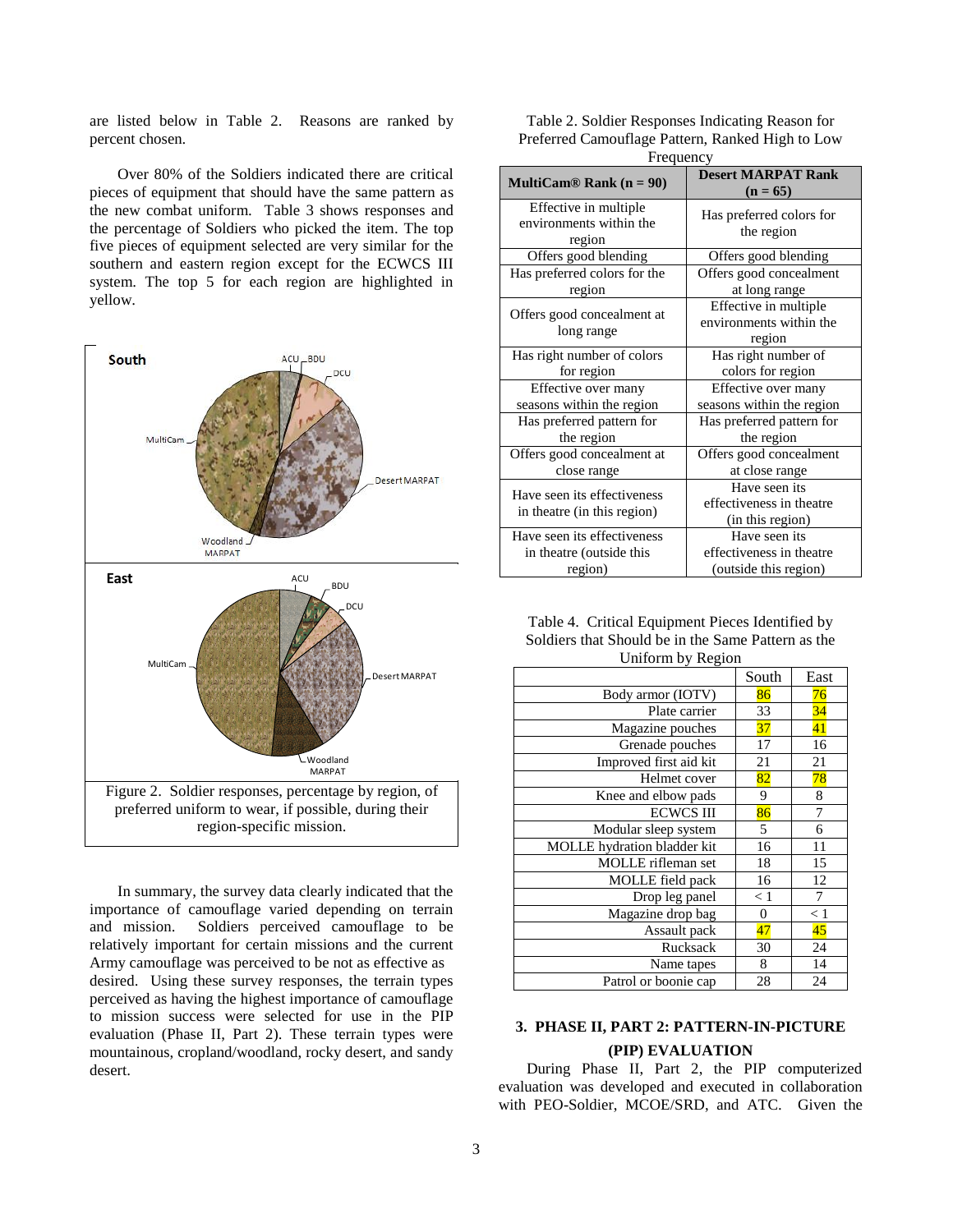expense and time required to field test multiple camouflage alternatives and the extremely short time

available, a digital rendering methodology was developed to assist with the downselection process. This evaluation technique allowed 57 uniform and PPE pattern combinations to be evaluated in Afghanistan terrains. Digital representations of current military, former military, commercial and experimental Soldier camouflage patterns in Afghanistan imagery were presented to observers using forced choice methodology.

#### **3.1 Background terrain images**

Background terrain images with a Macbeth color reference chart in the scene, taken in Afghanistan using a good quality digital camera of known characteristics, were desired for the experiment. Background terrain images collected in Asadabad and Jalalabad, Afghanistan were available from a data collection conducted in August 2008 by NRL. Background images representing the mountainous, cropland/woodland and high desert terrains were selected for the PIP evaluation based on survey results. Halfway through the two week observer test, a sandy desert image was added to the evaluation for completeness. A calibrated image obtained from U.S. Army Night Vision and Electronic Sensors Directorate, taken at 29 Palms, CA, was identified by previously deployed service members as being representative of terrain in southern Afghanistan.

#### **3.2 Identification of camouflage patterns**

A total of 17 camouflage pattern candidates were selected for inclusion in the PIP evaluation. The mix included 7 current/former military (i.e. Army, Marine Corps, Special Forces), 1 commercial and 9 experimental patterns, which were color modifications to existing patterns. The candidate patterns were categorized as a 'universal', 'woodland,', or 'desert' variant. The criteria used when selecting these patterns included, but were not limited to, previous evaluation results, availability in existing inventory and ease of production for near-term fielding. Each uniform pattern was paired with either a matching solid or pattern PPE currently in the Department of Defense (DOD) inventory. Not all uniform candidates were matched with every PPE candidate, but every uniform candidate was matched with itself. In some instances, certain combinations were not considered to be a logical or effective combination for near-term fielding and, therefore, were not included in the evaluation. Table 4 shows the candidate uniform and PPE options investigated.

#### **3.3 Color Correlation of Patterns**

The colors in the patterns were extracted from digital images of physical samples of camouflage material in

| Table 4. Candidate Uniform and PPE Patterns and |                          |  |
|-------------------------------------------------|--------------------------|--|
|                                                 | Colors Included in Study |  |

| <b>Uniform Pattern</b> |          |               | PPE Color  |  |  |  |
|------------------------|----------|---------------|------------|--|--|--|
| Universal              | Woodland | Desert        | / Pattern  |  |  |  |
| UCP Mod C              | Woodland | <b>Desert</b> | UCP        |  |  |  |
|                        | MARPAT   | MARPAT        |            |  |  |  |
| UCP Mod D              | Woodland | Desert        | Coyote     |  |  |  |
|                        | Scorpion | Brush         |            |  |  |  |
| MultiCam               | Battle   | Desert        | Ranger     |  |  |  |
|                        | Dress    | Scorpion      | Green      |  |  |  |
|                        | Uniform  |               |            |  |  |  |
|                        | (BDU)    |               |            |  |  |  |
| MultiBrush             | Woodland | <b>Desert</b> | <b>BDU</b> |  |  |  |
|                        | Digital  | Combat        |            |  |  |  |
|                        |          | Uniform       |            |  |  |  |
|                        |          | (DCU)         |            |  |  |  |
| <b>UCP</b>             | $AOR-2$  | DCU           | Khaki      |  |  |  |
|                        |          | Digital       |            |  |  |  |
| Universal              |          | $AOR-1$       | MultiCam   |  |  |  |
| <b>AOR</b>             |          |               |            |  |  |  |
|                        |          |               | Matching   |  |  |  |

front-lit conditions taken under clear skies using a Canon EOS D30 digital color camera at ATC. The patterns were either inkjet or production printed, with the exception of Universal AOR, which was only produced digitally. These images were correlated with the background images described in the next section. Correlation is defined in this instance as color balancing the images to account for color temperature of the illuminant and adjusting the exposure of the images to account for the differences in light level, exposure, f-stop and gain of the digital camera. This process was facilitated by placing a Macbeth Color Checker™ in each image and taking the images with the camera set to RAW image collection mode. The images were then imported into Adobe® Photoshop® CS3 Extended image processing software. The color balance was set with the "White Balance Tool" in Photoshop® by clicking on the gray chip on the Macbeth chart, bottom row third column from the right (see Figure 3). The reflectivity of this chip is considered "middle gray" and is approximately 18% reflective making it a good reference for color balance and exposure adjustments. The intensity was set to approximately 160 on the same gray chip using the exposure slider bar in Photoshop®.

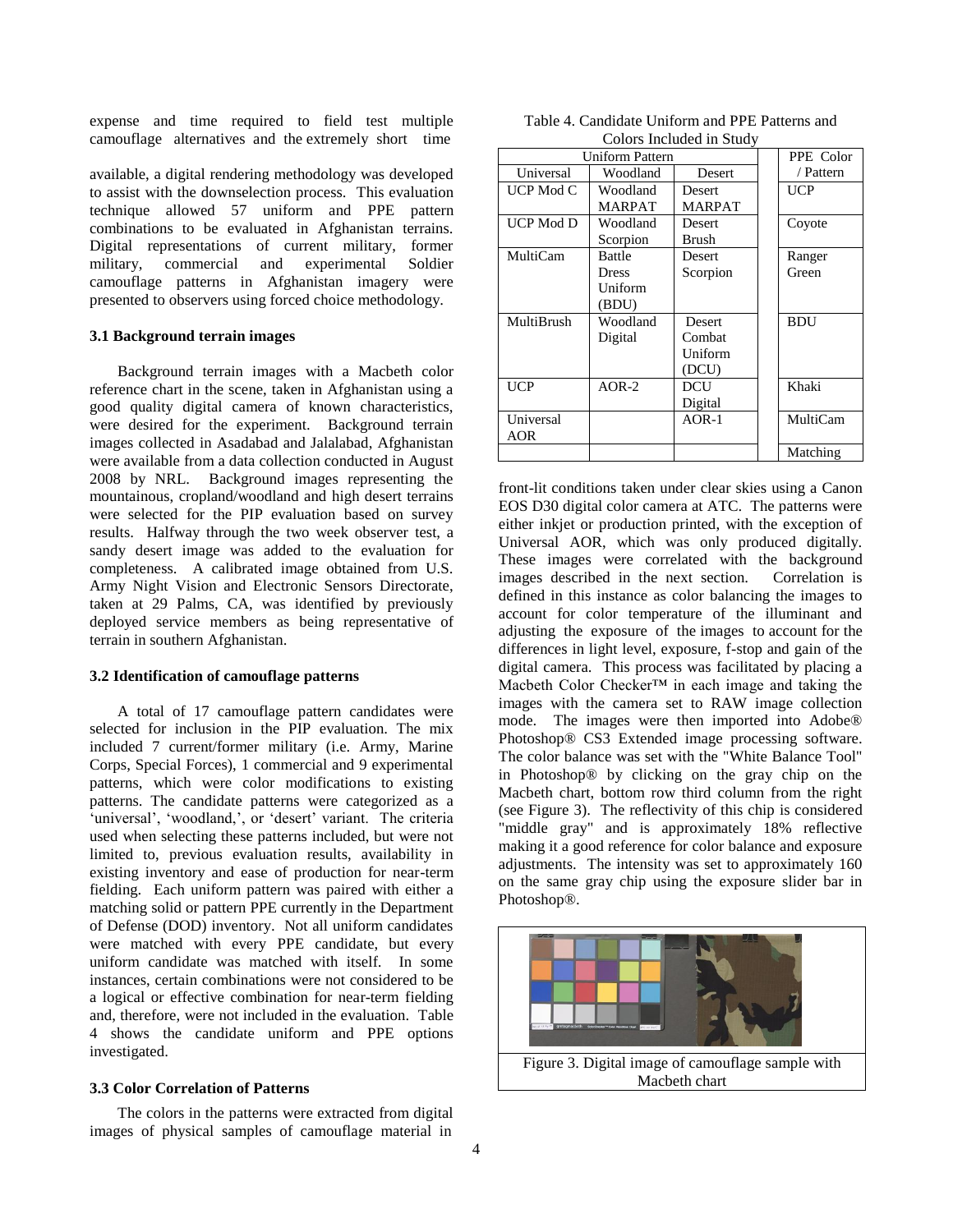Once the images were color balanced and the exposure was set to a common level, the images were imported into Photoshop®. Contiguous areas of individual colors were outlined and a histogram was generated to extract the mean red, green and blue values of the individual color channels. These values, referred to in this paper as correlated RGB triplets, were then sent electronically to NSRDEC to enter into full-scale multichannel digital camouflage patterns. These full-scale digital patterns were then sent back to ATC where they were digitally cut to size as described in section 3.4.

### **3.4 Rendering of Uniform/PPE Combinations into Background Images**

Once the uniform and PPE candidates to be evaluated were identified, it was necessary to combine them prior to insertion into the background images. Due to the compressed timeline driven by the deadline to Congress, it was decided to use a rectangle to represent a Soldier wearing the candidate patterns. In order to get the relative height and width dimensions correct, a volunteer was outfitted with an appropriately-sized Improved Outer Tactical Vest (IOTV) and measured from ground-toshoulder for the height of the rectangle and from armpitto-armpit for the width of the rectangle. This individual measured 63" from ground to shoulder and 18" wide at the armpits. The size large IOTV was 20" long and 16.5" wide, representing approximately 30% of the rectangular surrogate Soldier.



Having established the dimensions for the surrogate Soldier and PPE, the digital files of the candidate camouflage patterns were then scaled to correspond with what their appearance would look like once printed. Because each digital camouflage pattern file generally represented a single repeat, multiple scaled files needed to be "stitched" together in order to cover the required area. That is, each pattern file could not simply be "stretched" to fit the 18" x 63" rectangle but needed to be combined in the correct number of repeats and orientation to fill the rectangle. Figure 4 illustrates the rectangular template and a sample of one of the actual combinations used in the observer test.

After the uniform and PPE were combined, they had to be resized to represent the actual area covered by a Soldier standing at the same distance in the image. A six foot tall person at 46 yards in one of the Canon D30 images (see Figure 5), was used as a reference to calculate the height and width in pixels that the patterns would cover in these images at 45 yards.

The resolution of the digital pattern images was reduced to the appropriate size using bi-cubic interpolation in Photoshop® and these images were then digitally placed in the background images. This step adjusted the size of the pattern to match the scale of the background images and also decreased the resolution of the pattern in a fashion that would approximate what would have been captured with the digital color camera at 45 yards in the field. Figure 6 shows each of the four backgrounds and the target position within the image. Note that the terrain descriptors for the terrain backgrounds do not exactly match the descriptors in the terrain survey. To date there has not been any standardization of terminology for terrain features with regard to camouflage. This should be considered in future work.

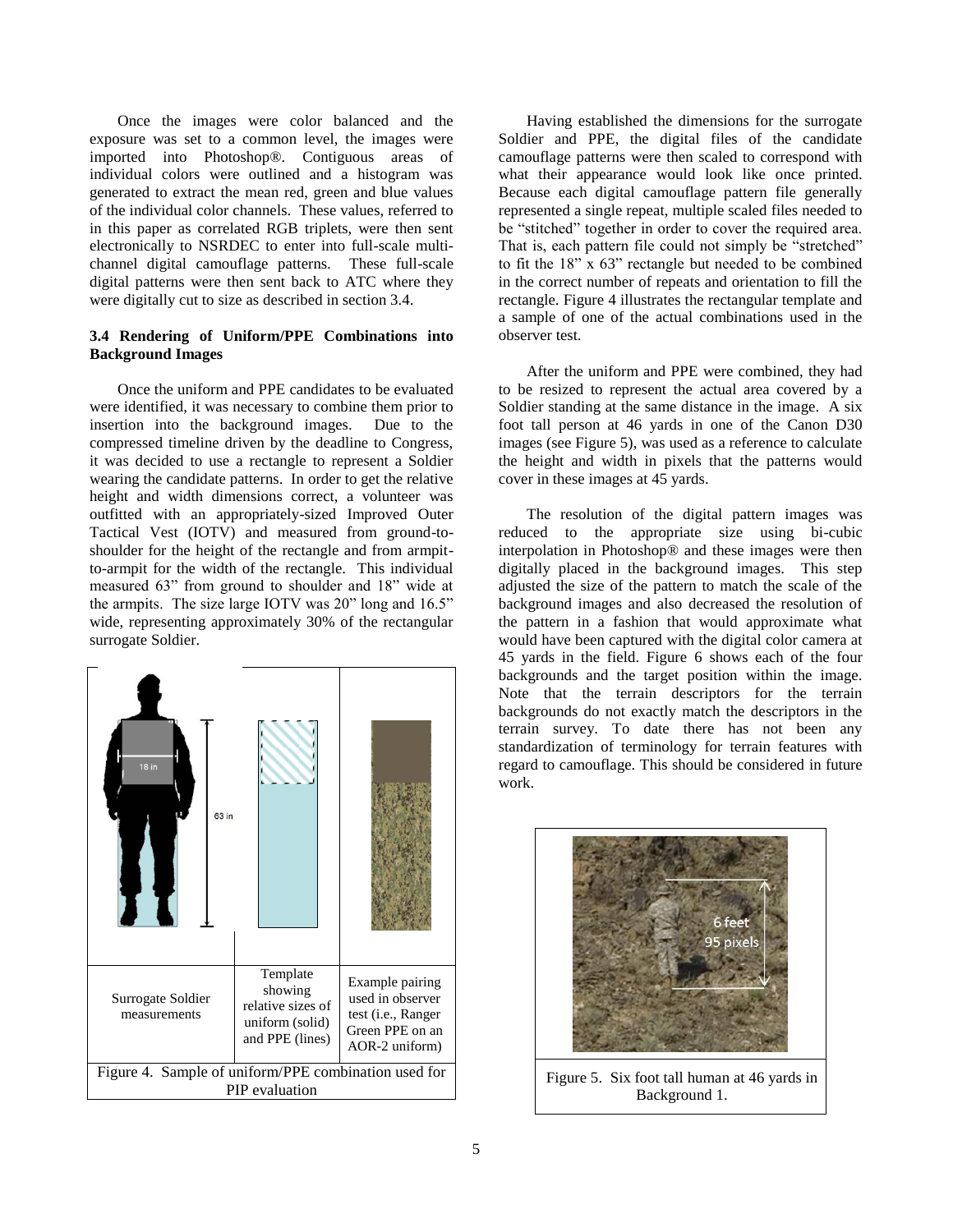### **3.5 Observer Evaluation**

The uniform/PPE/background terrain combinations were used to create a forced choice observer test using custom software developed by ATC. Observer data collection was conducted at Fort Hood and Fort Campbell using four individual stations. Each station consisted of a laptop, mouse and monitor. The observer evaluation ran from a Dell laptop that was not accessible to the observer; observers used only the mouse and monitor. The monitor was a 21.3-inch Samsung SyncMaster 214T color monitor with a maximum resolution of 1600 x 1200 pixels and the viewing distance was set to 22". Each observer was supervised by a test controller (i.e., one test controller for two observers) to ensure proper procedures were followed. Test controllers were situated behind the observer to prevent interference during the evaluation.



Observers were provided with instruction on the purpose and procedures for the test and shown sample images as training. After completion of the training sequence, observers were shown the first pair of images and asked to click on the grey box underneath the uniform/PPE combination that blended better with its

immediate background. A sample screenshot from the test is shown in Figure 7. Each of the 57 combinations was shown paired with every other combination for a given background so that observers were comparing the blending in the same background for each given presentation. Presentation order to the observers was randomized. Furthermore, each combination was presented randomly on either the left or right hand side of the monitor. These layers of randomization resulted in a matrix with 19,152 combinations using three backgrounds and 25,536 combinations when the fourth background was added. Each observer was shown two 120 combination sequences for a total of 240 combinations.



### **3.6 PIP Results**

The observer PIP evaluation was completed by 231 participants during the period of 1-11 Sep 2009. Table 5 provides summary demographics for the participants. A total of 191 participants had spent 12-18 months deployed to OEF, 34 had less than 12 months and 6 had more than 18 months deployment experience in OEF. Approximately half (115) of the participants indicated that their Military Occupational Specialty (MOS) was 11B/11C Infantryman. This was the most common MOS in the study.

Table 5. Summary Observer Demographics

| Location                | Number | Male | Female | Mean Age<br>(years) |
|-------------------------|--------|------|--------|---------------------|
| <b>Fort</b><br>Campbell | 119    | 105  | 14     | 27                  |
| Fort Hood               | 112    | 111  |        | 24                  |
| Total                   | 231    | 216  | 15     |                     |

A total of 47,084 pairs were presented and evaluated by the observers. Each uniform/PPE combination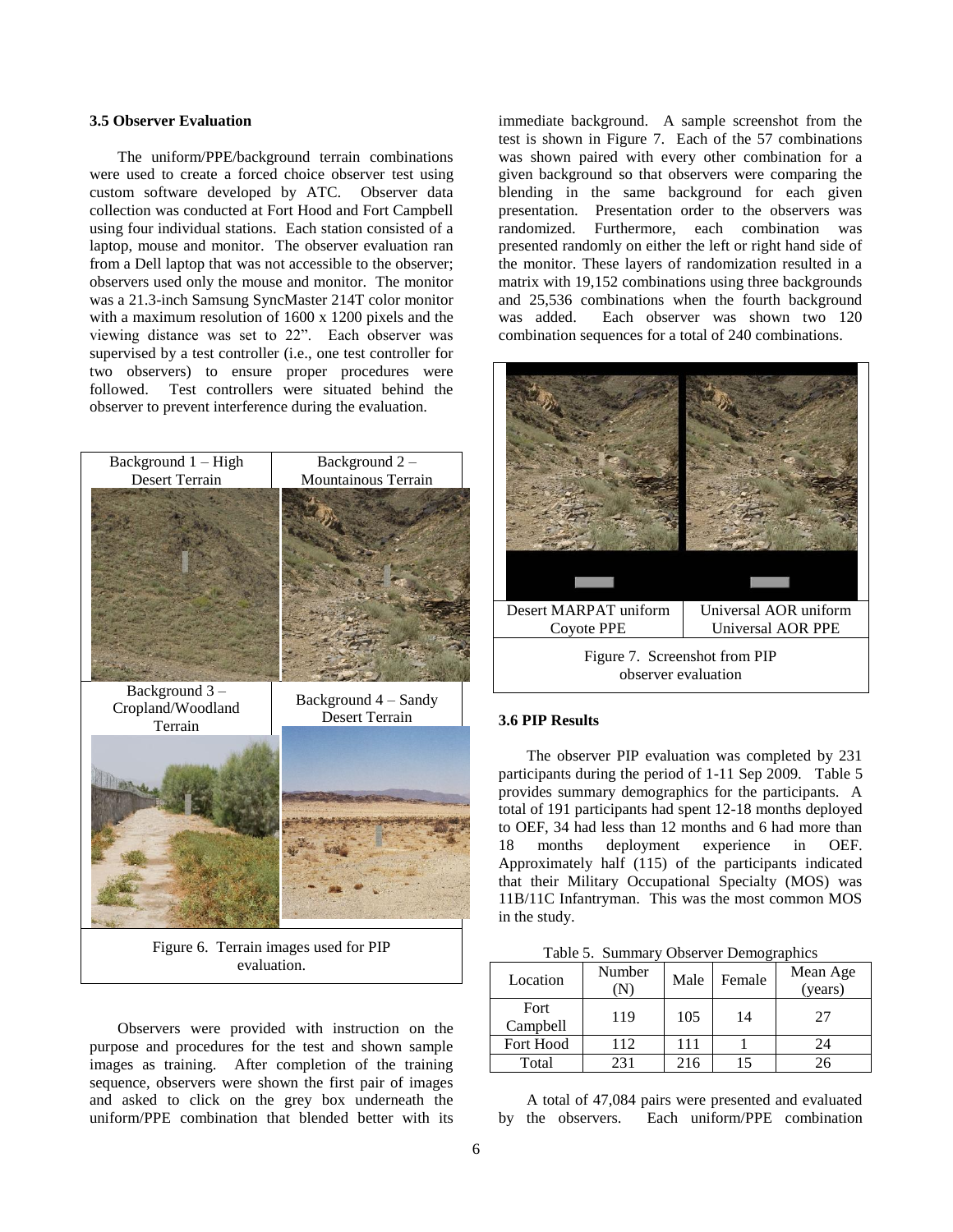appeared in approximately 473 pairings per background, although there were only 232 pairings for background 4, which was added during the second week of observer testing. Table 6 summarizes the results from the observer testing. Due to space limitations, only the top10 and bottom 10 overall performers are shown. The values indicate the percentage of pairings where the uniform/PPE combination was rated as blending better than the combination it was paired with. The BG1 through BG4 columns list the percentages for that specific background, while the "Overall" column is the average of the scores for the four backgrounds. The combinations listed in Table 7 have been sorted from high to low according to their overall ratings. The top 10 performers for a given background are highlighted in light green and the bottom 10 performers for a given background are highlighted with tan.

Top performers by Background were:

In Background 1, the rocky desert terrain, the top 10 performers were as follows:

- MultiCam® uniform with matching PPE, Coyote PPE and Ranger Green PPE;
- Woodland MARPAT uniform with matching PPE, Ranger Green PPE and Coyote PPE and
- Woodland Digital uniform with matching PPE, BDU PPE, Ranger Green PPE, and Coyote PPE.

In Background 2, the mountainous terrain, the top 10 performers were as follows:

- MultiCam® uniform with matching PPE, Ranger Green PPE, Coyote PPE, and Khaki PPE;
- Universal AOR uniform with matching PPE and Coyote PPE;
- Woodland Scorpion uniform with MultiCam® PPE and Ranger Green PPE;
- AOR-2 uniform with matching PPE; and

MultiBrush uniform with matching PPE.

In Background 3, the cropland/woodland terrain, the top 10 performers were as follows:

- Woodland Digital uniform with matching PPE, BDU PPE, Ranger Green PPE and Coyote PPE;
- AOR-2 uniform with matching PPE, Ranger Green PPE, and Coyote PPE;
- Woodland MARPAT uniform with matching PPE and Ranger Green PPE; and
- UCP-C uniform with matching PPE.

In Background 4, the sandy desert terrain, the top 10 performers were as follows:

- DCU Digital uniform with matching PPE, Khaki PPE, and Coyote PPE;
- AOR-1 uniform with matching PPE and Khaki PPE;
- Desert Brush uniform with matching PPE;
- Desert MARPAT uniform with matching PPE and Khaki PPE; and
- DCU uniform with matching PPE and Khaki PPE.

Table 6. Selected PIP Observer Results; Each Uniform Appeared in Approximately 473 Pairings for Backgrounds (BG) 1 through 3 and 232 Pairings for Background 4

|                               | <b>Blended Better %</b> |                 |                 |                 |       |
|-------------------------------|-------------------------|-----------------|-----------------|-----------------|-------|
| <b>Uniform / PPE</b>          |                         |                 | BG <sub>r</sub> | BG <sub>r</sub> | Ove   |
| Combination                   | BG <sub>1</sub>         | BG <sub>2</sub> | 3               | 4               | rall* |
| MultiCam <sup>®</sup> / Match | 93.1                    | 96.0            | 72.5            | 58.3            | 80.0  |
| MultiCam® /                   |                         |                 |                 |                 |       |
| Coyote                        | 85.1                    | 88.2            | 64.3            | 54.8            | 73.1  |
| MultiCam®/                    |                         |                 |                 |                 |       |
| Ranger Green                  | 83.3                    | 90.7            | 70.6            | 46.7            | 72.8  |
| <b>Woodland Scorpion</b>      |                         |                 |                 |                 |       |
| / MultiCam®                   | 67.7                    | 88.8            | 69.2            | 58.7            | 71.1  |
| Universal AOR /               |                         |                 |                 |                 |       |
| Match                         | 71.3                    | 96.0            | 41.5            | 67.2            | 69.0  |
| MultiCam <sup>®</sup> / Khaki | 70.9                    | 87.8            | 57.8            | 55.5            | 68.0  |
| AOR-2 / Match                 | 77.4                    | 80.0            | 85.1            | 29.3            | 67.9  |
| Universal AOR /               |                         |                 |                 |                 |       |
| Coyote                        | 71.5                    | 84.5            | 42.2            | 62.6            | 65.2  |
| Woodland Scorpion             |                         |                 |                 |                 |       |
| / Match                       | 52.9                    | 72.1            | 66.7            | 51.5            | 60.8  |
| DCU digital /                 |                         |                 |                 |                 |       |
| Coyote                        | 13.6                    | 31.2            | 19.4            | 86.3            | 37.6  |
| Desert Scorpion /             |                         |                 |                 |                 |       |
| Khaki                         | 19.9                    | 32.8            | 28.8            | 68.0            | 37.4  |
| <b>BDU</b> / Match            | 60.8                    | 14.7            | 59.8            | 1.3             | 34.1  |
| DCU digital / Khaki           | 7.2                     | 21.6            | 17.2            | 89.7            | 33.9  |
| <b>BDU</b> / Ranger           |                         |                 |                 |                 |       |
| Green                         | 51.2                    | 13.0            | 51.9            | 4.3             | 30.1  |
| <b>UCP/UCP</b>                | 20.6                    | 23.7            | 34.6            | 32.3            | 27.8  |
| <b>BDU</b> / Coyote           | 53.6                    | 11.7            | 38.3            | 3.8             | 26.9  |
| DCU / Match                   | 5.3                     | 10.3            | 8.1             | 80.4            | 26.0  |
| DCU / Coyote                  | 7.3                     | 12.6            | 9.8             | 71.0            | 25.2  |
| DCU / Khaki                   | 3.8                     | 10.0            | 7.7             | 76.9            | 24.6  |
| * Sorted On Overall           | Top 10<br>Bottom 10     |                 |                 |                 |       |

The results for Background 4 demonstrate the difficulty in obtaining a pattern that performs well over a wide range of background types: none of the top 10 performers in Background 4 were within the top 10 for Backgrounds 1-3. In fact, many of them were in the